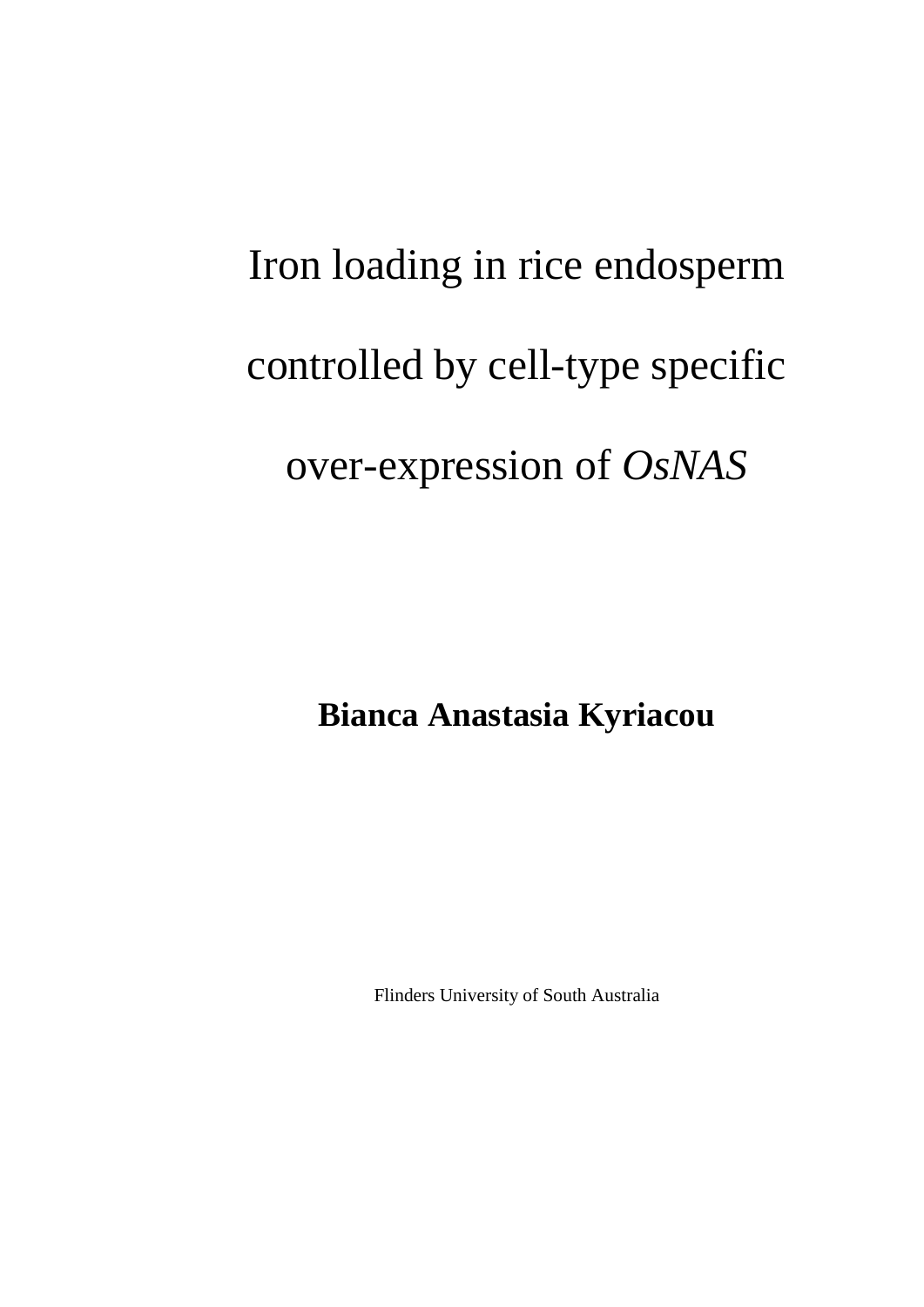### **Table of Contents**

| 1.1   |                                                                                 |  |
|-------|---------------------------------------------------------------------------------|--|
| 1.2   |                                                                                 |  |
| 1.2.1 |                                                                                 |  |
| 1.2.2 |                                                                                 |  |
| 1.2.3 |                                                                                 |  |
|       |                                                                                 |  |
| 1.3.1 |                                                                                 |  |
| 1.3.2 |                                                                                 |  |
| 1.3.3 |                                                                                 |  |
| 1.4   |                                                                                 |  |
| 1.4.1 |                                                                                 |  |
| 1.4.2 |                                                                                 |  |
| 1.4.3 |                                                                                 |  |
| 1.4.4 |                                                                                 |  |
| 1.4.5 |                                                                                 |  |
| 1.5   |                                                                                 |  |
| 1.6   |                                                                                 |  |
| 1.7   | Concerns of heavy metal accumulation in biofortified rice grains34              |  |
| 1.8   |                                                                                 |  |
|       | Chapter Two: Cell Type Specific Over-Expression of OsNAS1, OsNAS2, and OsNAS338 |  |
| 2.1   |                                                                                 |  |
| 2.1.1 |                                                                                 |  |
| 2.1.2 |                                                                                 |  |
| 2.2   |                                                                                 |  |
| 2.2.1 |                                                                                 |  |
| 2.2.2 |                                                                                 |  |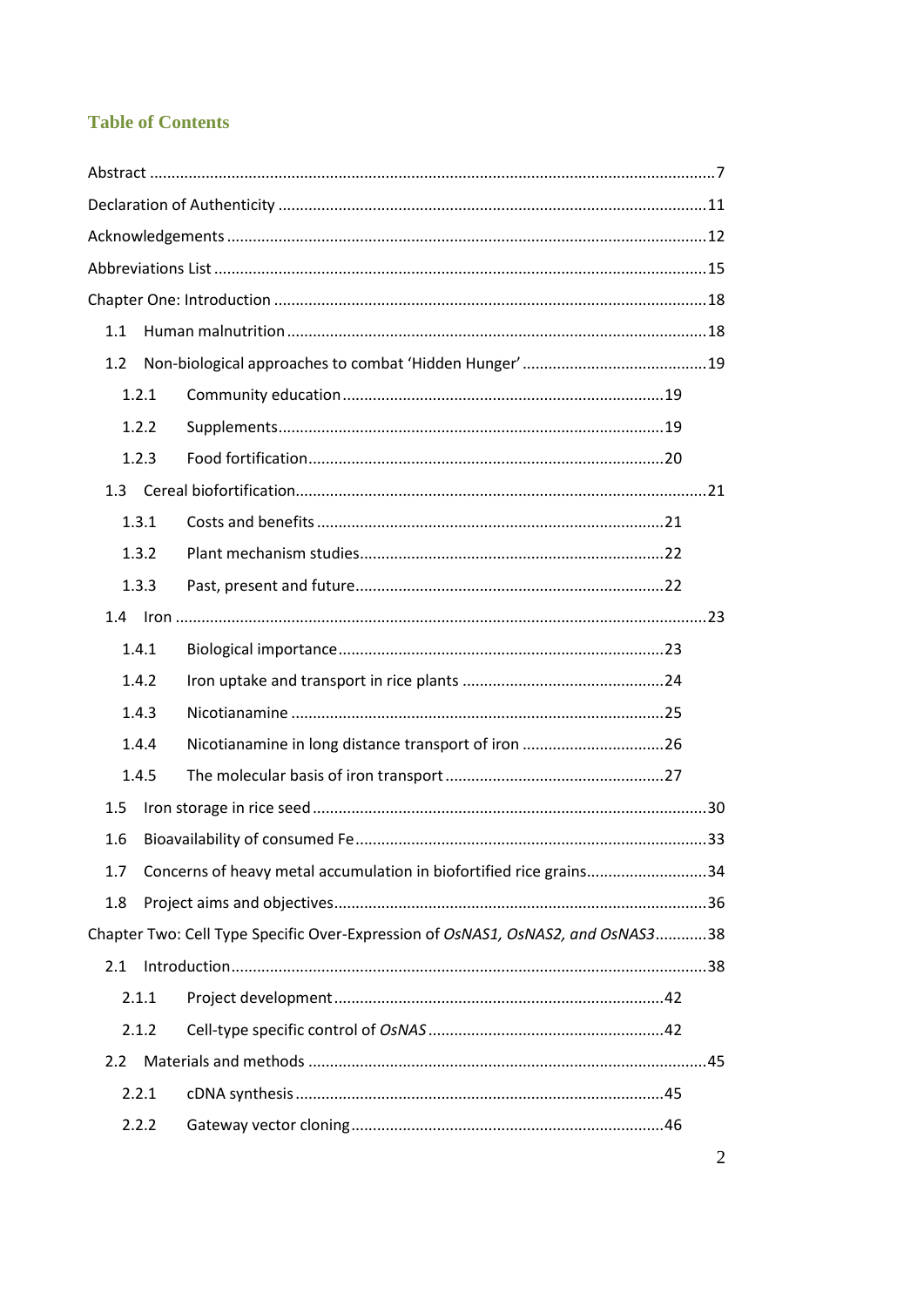|     | 2.2.3  |                                                                                                                                                       |  |
|-----|--------|-------------------------------------------------------------------------------------------------------------------------------------------------------|--|
|     | 2.2.4  |                                                                                                                                                       |  |
|     | 2.2.5  |                                                                                                                                                       |  |
|     | 2.2.6  | Visualisation of GFP expression in transgenic material 48                                                                                             |  |
|     | 2.2.7  | High-throughput DNA extractions of rice plant tissue  48                                                                                              |  |
|     | 2.2.8  |                                                                                                                                                       |  |
|     | 2.2.9  |                                                                                                                                                       |  |
|     | 2.2.10 |                                                                                                                                                       |  |
|     | 2.2.11 | Quantification of elemental concentrations in transgenic grain 52                                                                                     |  |
|     | 2.2.12 | Determination of nicotianamine levels in rice grain  53                                                                                               |  |
|     | 2.2.13 | Visualisation of iron deposition via Perl's Prussian blue staining 53                                                                                 |  |
|     | 2.2.14 |                                                                                                                                                       |  |
| 2.3 |        |                                                                                                                                                       |  |
|     | 2.3.1  |                                                                                                                                                       |  |
|     | 2.3.2  |                                                                                                                                                       |  |
|     | 2.3.3  |                                                                                                                                                       |  |
|     | 2.3.3  | ICP-OES of Brown and White Rice Grains from T0 plants  63                                                                                             |  |
|     | 2.3.4  |                                                                                                                                                       |  |
|     | 2.3.5  | Visualisation of Iron deposition via Perl's Prussian Blue Staining  74                                                                                |  |
|     | 2.3.6  |                                                                                                                                                       |  |
|     | 2.3.7  |                                                                                                                                                       |  |
| 2.4 |        |                                                                                                                                                       |  |
|     | 2.4.1  | Over-expression of OsNAS2 is the most efficient genotype in regards to                                                                                |  |
|     | 2.4.2  | Root cortex-driven over-expression of OsNAS2 is the most efficient cell-type                                                                          |  |
|     | 2.4.3  | Developing Flower: Lodicule -driven over-expression of OsNAS3 produced a<br>strong bioavailable Fe accumulator as demonstrated by Caco-2 studies.  90 |  |
|     |        | Chapter Three: Multi-spectroscopic investigation of Fe and Zn distribution and speciation in                                                          |  |
| 3.1 |        |                                                                                                                                                       |  |
|     | 3.1.1  |                                                                                                                                                       |  |
|     | 3.1.2  |                                                                                                                                                       |  |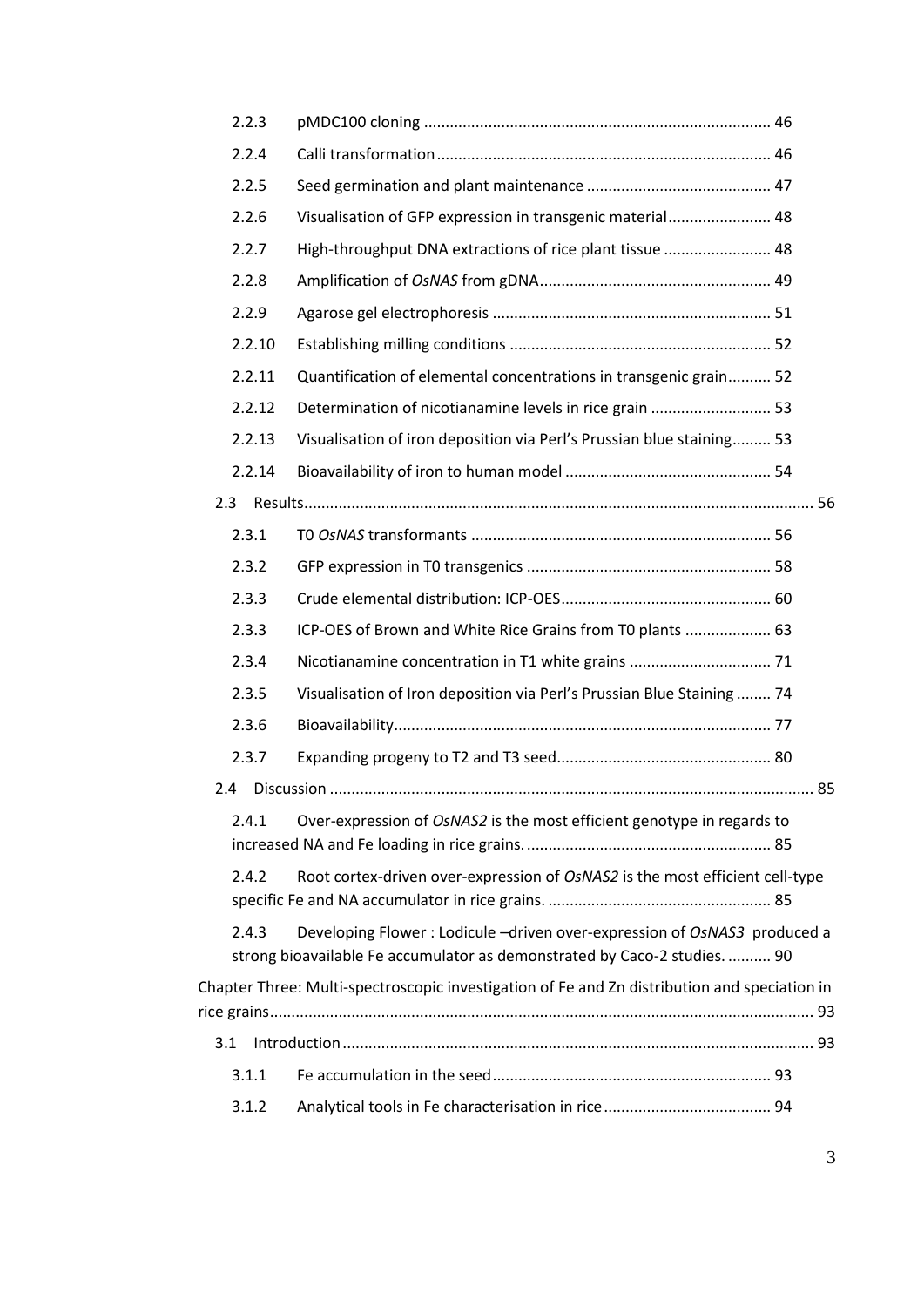| 3.1.3 |                                                                                     |      |
|-------|-------------------------------------------------------------------------------------|------|
| 3.2   |                                                                                     |      |
| 3.2.1 |                                                                                     |      |
| 3.2.2 |                                                                                     |      |
| 3.2.3 |                                                                                     |      |
| 3.2.4 |                                                                                     |      |
| 3.2.5 |                                                                                     |      |
| 3.2.6 |                                                                                     |      |
| 3.2.7 |                                                                                     |      |
| 3.3   |                                                                                     |      |
| 3.3.2 | Elemental composition and distribution: SXRF103                                     |      |
| 3.3.3 |                                                                                     |      |
| 3.3.4 |                                                                                     |      |
| 3.3.5 | Synchrotron radiation XRF with transgenic material 113                              |      |
| 3.4   |                                                                                     |      |
| 3.4.1 | High resolution maps of Fe distribution in situ 120                                 |      |
| 3.4.2 |                                                                                     |      |
| 3.4.3 |                                                                                     |      |
| 3.4.4 | Increased iron in transgenic rice clearly visualised by synchrotron spectra<br>124  |      |
|       | Chapter Four: The effects of soil applied cadmium on iron uptake in transgenic rice |      |
|       |                                                                                     | .126 |
| 4.2   |                                                                                     |      |
| 4.2.1 |                                                                                     |      |
| 4.2.2 |                                                                                     |      |
| 4.2.3 |                                                                                     |      |
| 4.2.4 |                                                                                     |      |
| 4.3   |                                                                                     |      |
| 4.3.1 | T1 grains grown in modified and unmodified soils present stressed                   |      |
|       |                                                                                     |      |
| 4.3.2 |                                                                                     |      |
| 4.3.3 |                                                                                     |      |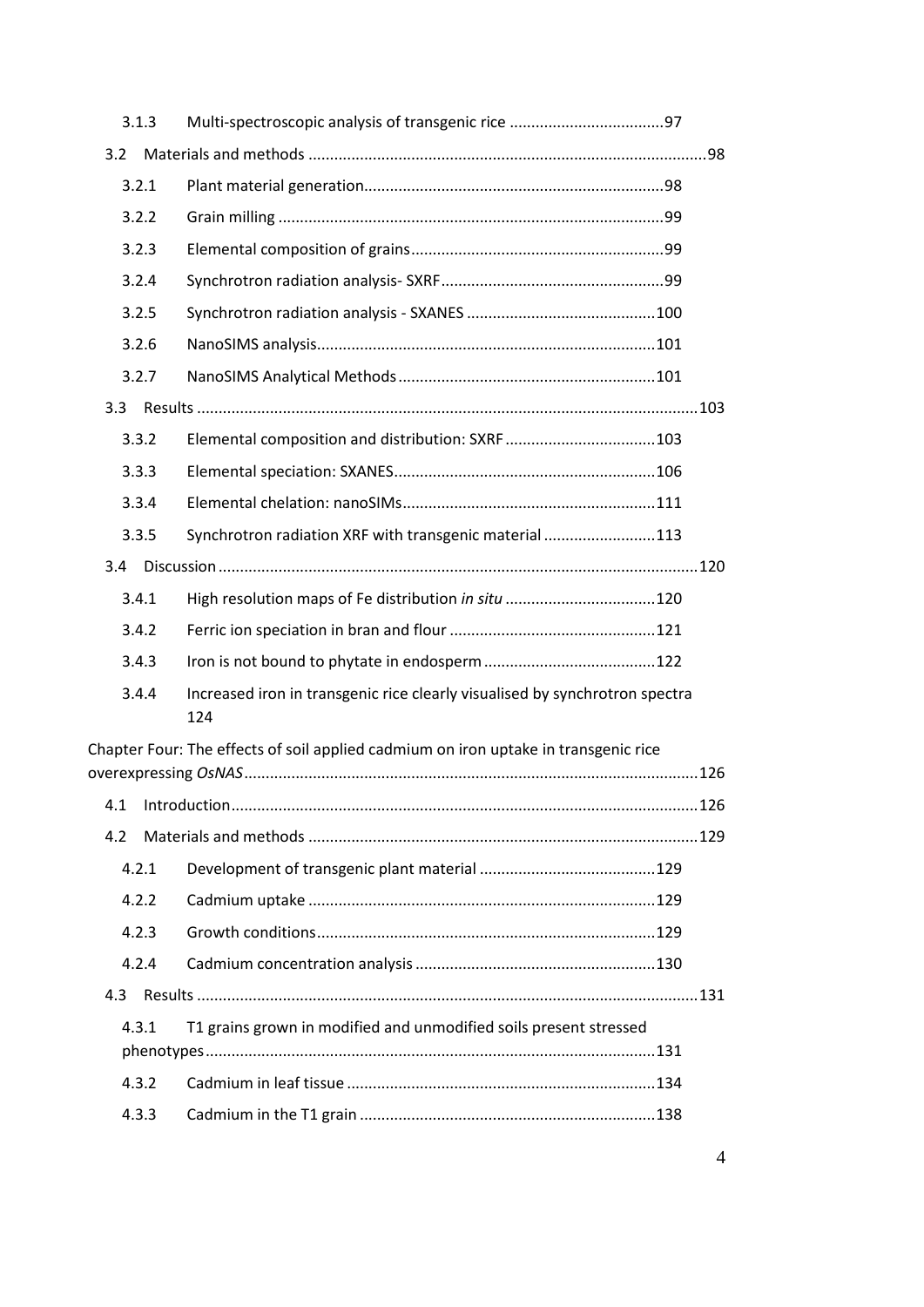| 4.3.4 |                                                                                                                                         |  |
|-------|-----------------------------------------------------------------------------------------------------------------------------------------|--|
| 4.3.5 | Cadmium trial repeated with transgenic T2 cell type specific OsNAS grain                                                                |  |
| 4.4   |                                                                                                                                         |  |
| 4.4.1 | Over-expression of OsNAS2 and OsNAS 3 under cell type specific promoters<br>leads to increases in cadmium loading in rice endosperm 146 |  |
| 4.4.2 |                                                                                                                                         |  |
|       |                                                                                                                                         |  |
| 5.1   |                                                                                                                                         |  |
| 5.1.1 |                                                                                                                                         |  |
| 5.1.2 |                                                                                                                                         |  |
| 5.1.3 |                                                                                                                                         |  |
| 5.1.4 | Nicotianamine - a means to increase grain iron 152                                                                                      |  |
| 5.1.5 |                                                                                                                                         |  |
| 5.1.6 |                                                                                                                                         |  |
| 5.2   |                                                                                                                                         |  |
| 5.2.1 |                                                                                                                                         |  |
| 5.2.2 |                                                                                                                                         |  |
| 5.2.3 |                                                                                                                                         |  |
| 5.2.4 |                                                                                                                                         |  |
| 5.2.5 |                                                                                                                                         |  |
| 5.2.6 | Freeze-thaw transformations of Agrobacterium 158                                                                                        |  |
| 5.2.7 |                                                                                                                                         |  |
| 5.2.8 |                                                                                                                                         |  |
| 5.2.9 |                                                                                                                                         |  |
| 5.3   |                                                                                                                                         |  |
| 5.3.1 |                                                                                                                                         |  |
| 5.3.2 | Destruction of T0 and T1 plants due to pathogen infections 164                                                                          |  |
| 5.3.3 |                                                                                                                                         |  |
| 5.4   |                                                                                                                                         |  |
| 5.4.1 |                                                                                                                                         |  |
|       |                                                                                                                                         |  |
|       |                                                                                                                                         |  |

5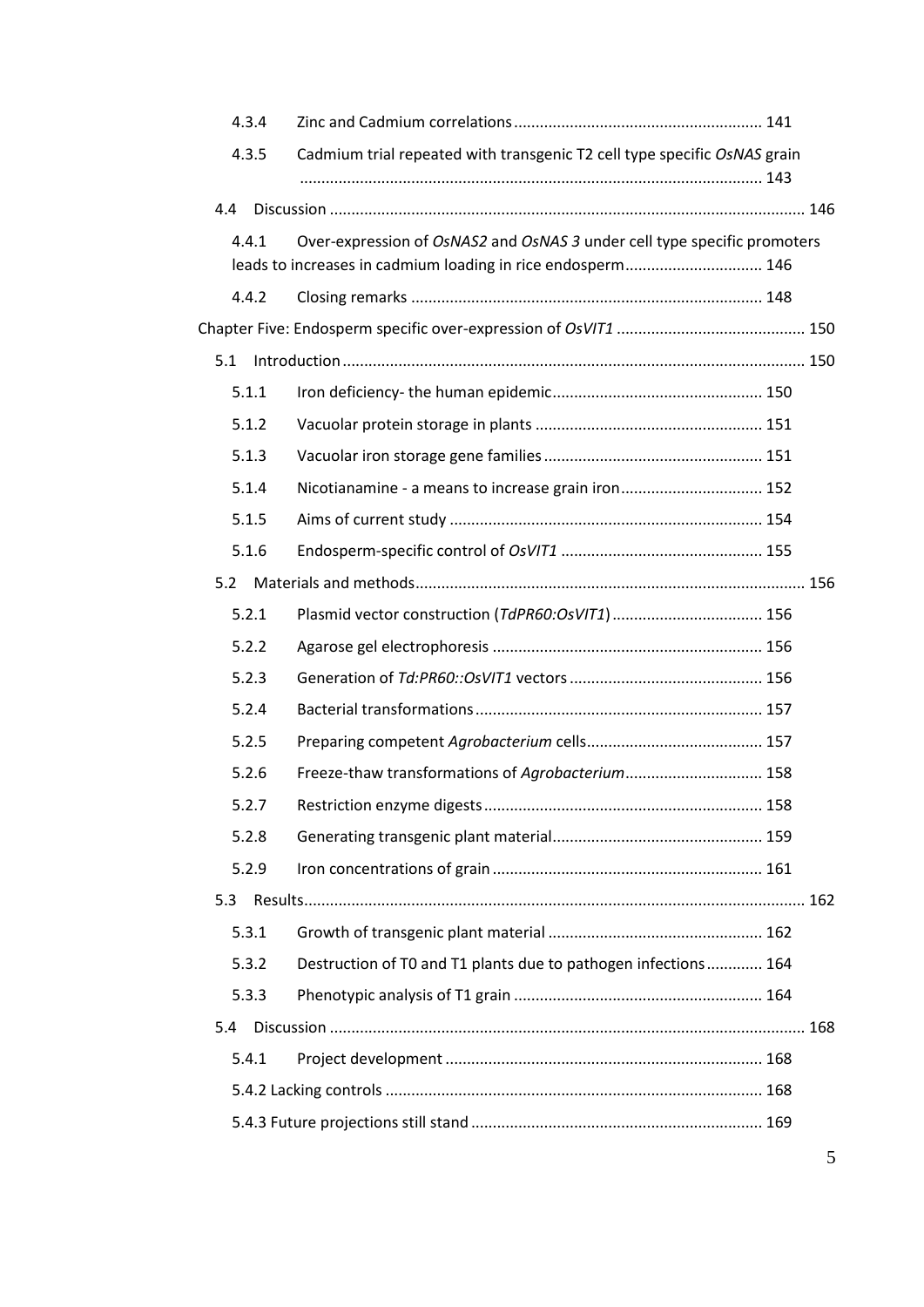| Appendix One- Constitutive Over-expression of the OsNAS Gene Family Reveals Single-Gene<br>Strategies for Effective Iron- and Zinc-Biofortification of Rice Endosperm 181 |  |
|---------------------------------------------------------------------------------------------------------------------------------------------------------------------------|--|
|                                                                                                                                                                           |  |
|                                                                                                                                                                           |  |
|                                                                                                                                                                           |  |
|                                                                                                                                                                           |  |
|                                                                                                                                                                           |  |
|                                                                                                                                                                           |  |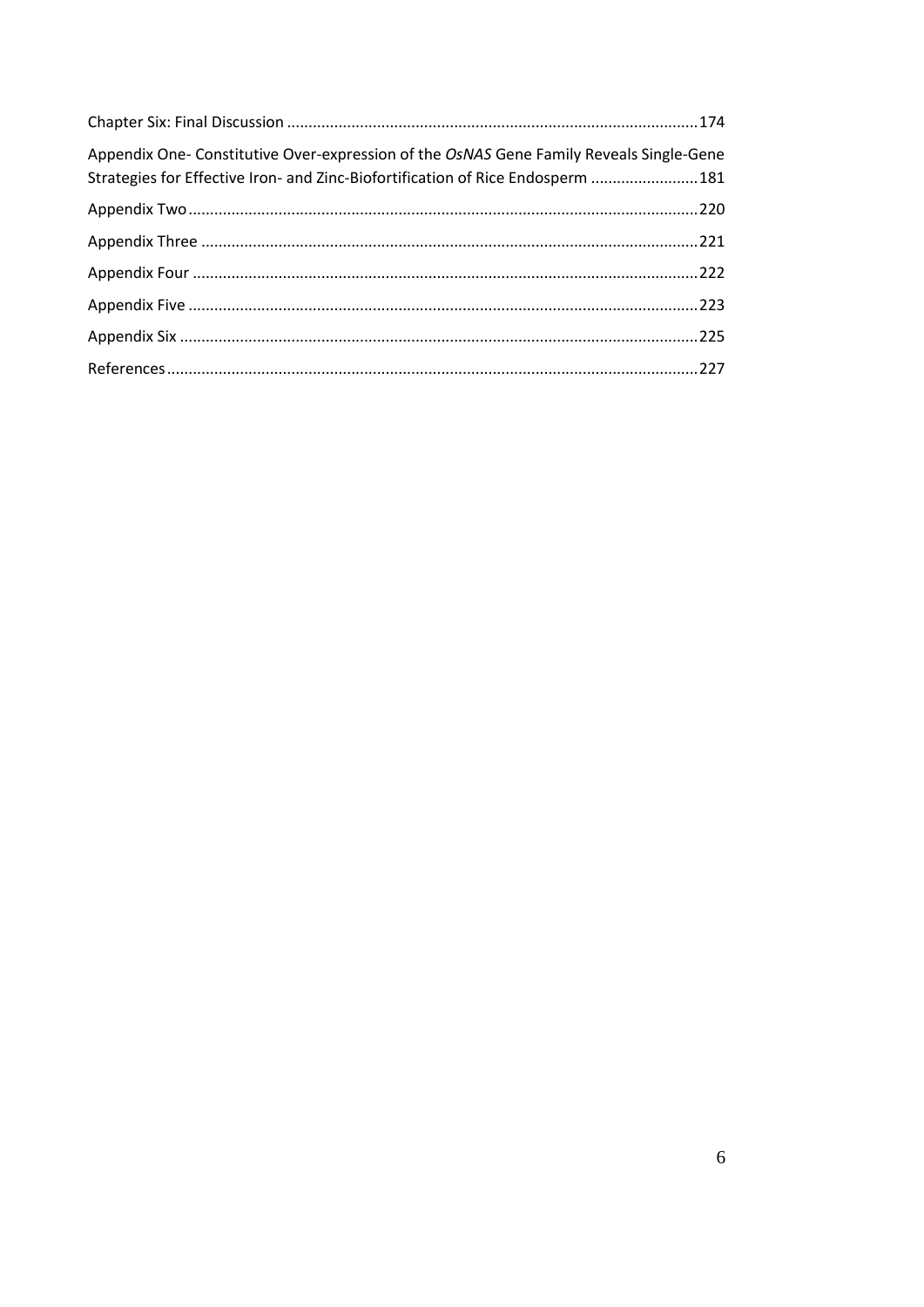#### <span id="page-6-0"></span>**Abstract**

Over 50 years after the attempt to combat worldwide famine with the Green Revolution and the expansion of agricultural practices, we face new and equally challenging battles of combating human micronutrient malnutrition. The prevalence of iron (Fe) deficiency anaemia is tightly associated with the proportion of people reliant on cheap nutrient poor rice diets, particularly women and children in Asia and Africa (Kraemer and Zimmermann, 2007). There is an amazing depth of knowledge available that demonstrates the uptake and transport of Fe in rice plants but little research has successfully resulted in biologically significant Fe enriched rice. This thesis attempts to address this problem with the development and investigation of cell type specific over expression of *OsNAS* genes in rice. The ultimate aim is to develop rice with enriched Fe in the endosperm - the most commonly consumed portion of the grain.

Iron uptake and translocation play a crucial role in the biochemistry of cell development in both animals and plants and as such, Fe must be tightly regulated. Plants acquire Fe via root transport of ferrous (Fe<sup>2+</sup>) and ferric (Fe<sup>3+</sup>) ions via transport mechanisms known as Strategy I (in dicots) and Strategy II (in monocots). An important factor in Fe accumulation in both dicots and monocots is the synthesis of nicotianamine (NA) molecules upon the activity of NA synthases. In Strategy I plants, NA is a well characterised Fe chelator, acting as a vehicle for Fe long distance transport. Strategy II plants, like rice, catalyse NA in the production of phytosiderophores,  $Fe<sup>3+</sup>$  chelating molecules used to draw Fe in from the rhizosphere. There exist three NA synthase genes in rice; *OsNAS1*, *OsNAS2* and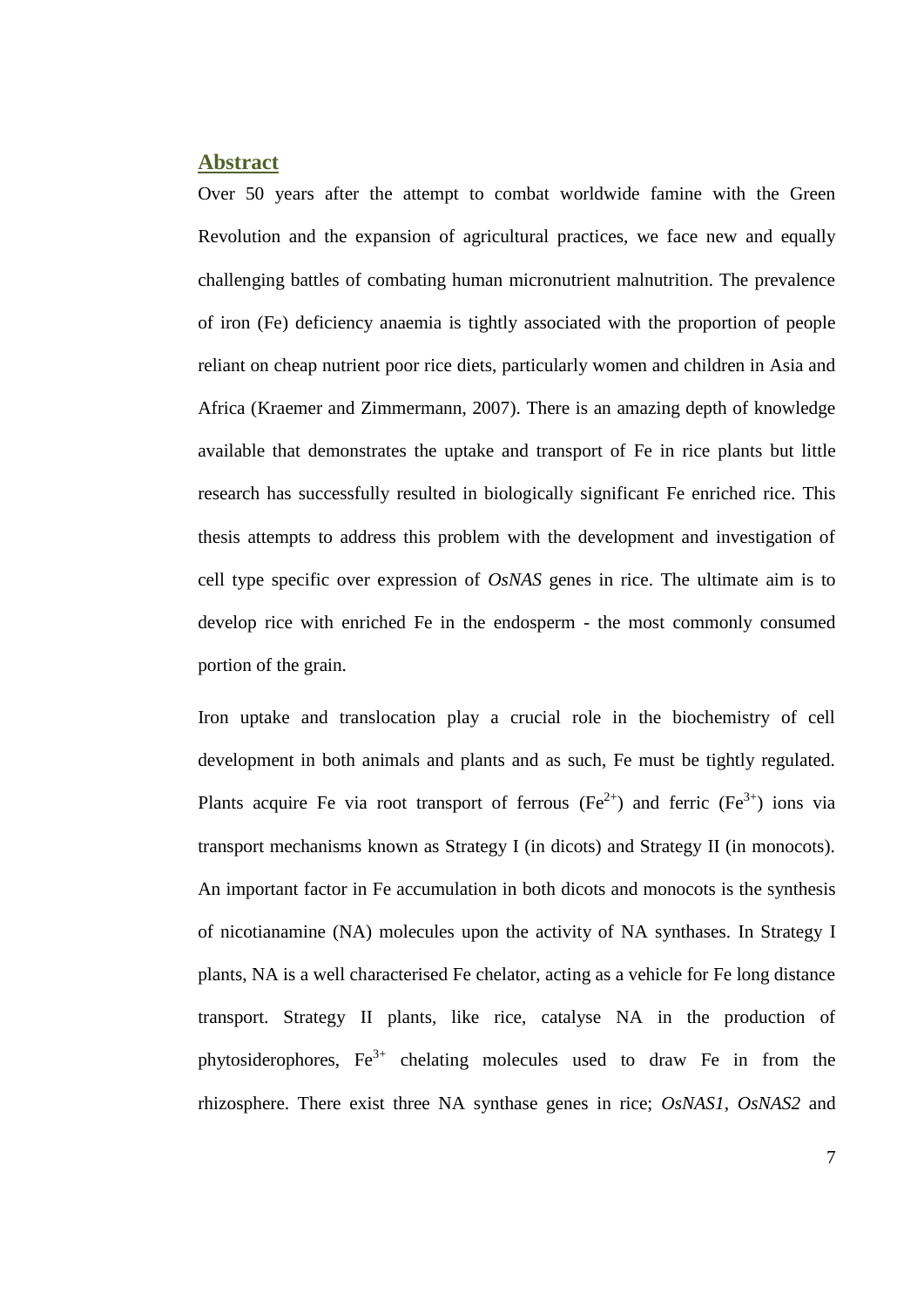*OsNAS3*. It is known that each gene is spatially controlled across the plant at differing periods of Fe homeostasis (Cheng et al., 2007, Inoue et al., 2003). What is not known is why this happens and whether these genes present any redundancy value or if they have highly specified roles in Fe acquisition in rice. Chapter Two of this thesis investigates the effect of Fe accumulation in rice (*Oryza sativa ssp. Japonica cv* Nipponbare) endosperm when manipulated using transgenic lines overexpressing the three rice NAS genes *OsNAS1*, *OsNAS2* and *OsNAS3.* The hypothesis states that a single *OsNAS* gene may lead to a more efficient Fe accumulator in the grain and that the cell type specific expression of this gene may influence this effect. In order to achieve cell type specific expression of these genes, GAL4 was used to control the enhancer trap system in root stele, root cortex and lodicules of developing grain, along with ovary of developing grain and leaf shoot tissues. Subsequent ICP-OES analysis of T1 grains indicated that Fe was enhanced up to two-fold in brown rice of root cortex-specific *OsNAS2* over-expression and developing grain lodiculesspecific *OsNAS3* over-expression lines compared to the corresponding wild type. Furthermore, polished grains from transgenic plants retained up to 30% more Fe in the endosperm post-milling. In some cases 2-3 times more Fe was found in the grain of the transgenic than wildtype. We subsequently suggest there is not a redundancy between the three *OsNAS* genes, but that over-expression of *OsNAS2* may in fact trigger endogenous expression of *OsNAS1* and *OsNAS3*. This refers to the 'heterocot' nature of rice, where both strategies of Fe uptake (strategy I of dicots and strategy II of monocots) are utilised, enabling the NA to be produced for PS sequestration, Fe influx and Fe chelation and transport.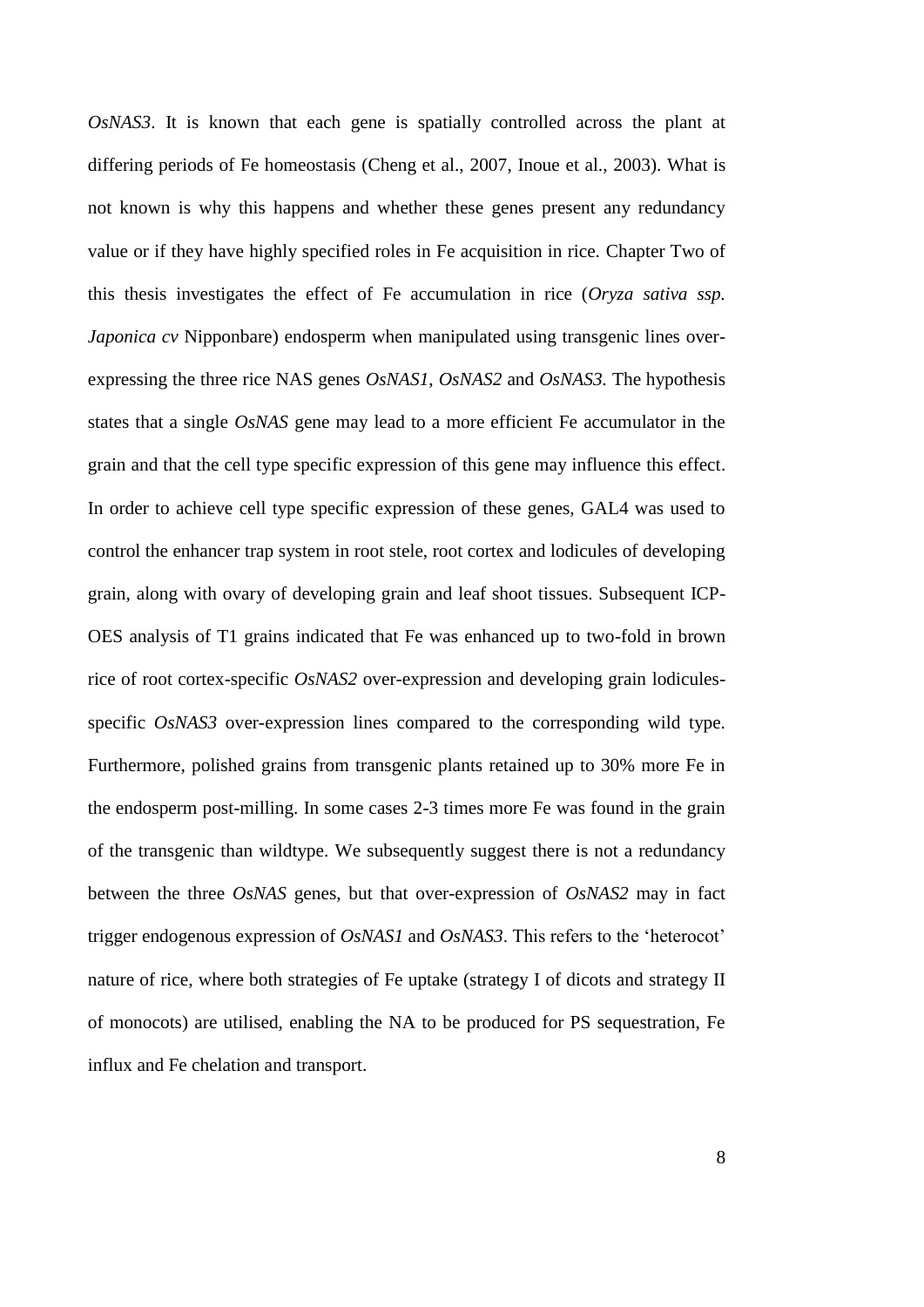The exciting results from Chapter Two were further investigated in Chapter Three with the use of synchrotron radiation to visualise this increase in Fe accumulation in the grain. Traditionally, relatively little Fe is present in the endosperm, a fact worsened by the loss of 75-80% of Fe with the removal of the Fe rich bran and maternal tissue during milling (Briat et al., 1995). Levels of 14  $\mu$ g g<sup>-1</sup> Fe in the rice endosperm have been reported as the 'goal' for biofortified rice- over three times the typical concentration in consumed rice around the world. Grain developed in Chapter Two resulted in Fe concentrations of over 13  $\mu$ g g<sup>-1</sup> in the endosperm. It was therefore imperative to visualise the Fe distribution across the whole transgenic grain to ensure we had developed Fe enhanced rice that would provide increased nutritional benefit once milled. Interestingly, SXRF maps showed Fe was not limited to the aleurone and embryo but instead extended further into the sub aleurone and endosperm. Furthermore this increase in Fe was not co localised with P, a key indicator of the anti-nutrient phytate. This was further established with SXANES and nano-SIMS technology, highlighting the utility of multi-spectroscopic analysis of micronutrients in grain as well as suggesting a more bioavailable Fe enhanced rice grain.

Research into biofortified foods designed to combat human micronutrient deficiencies would be unrealistic if geographic considerations of rice production were ignored. Over 50% of the world's population consume rice, and the majority of this is grown in Asia. Due to anthropogenic contamination of crop soils with heavy metals such as cadmium (Cd), it is of no surprise that the greatest vehicle for Cd consumption and toxicity in humans is in fact rice. Chapter Four explores the potential for heavy metal accumulation in the transgenic grain, as NA is known to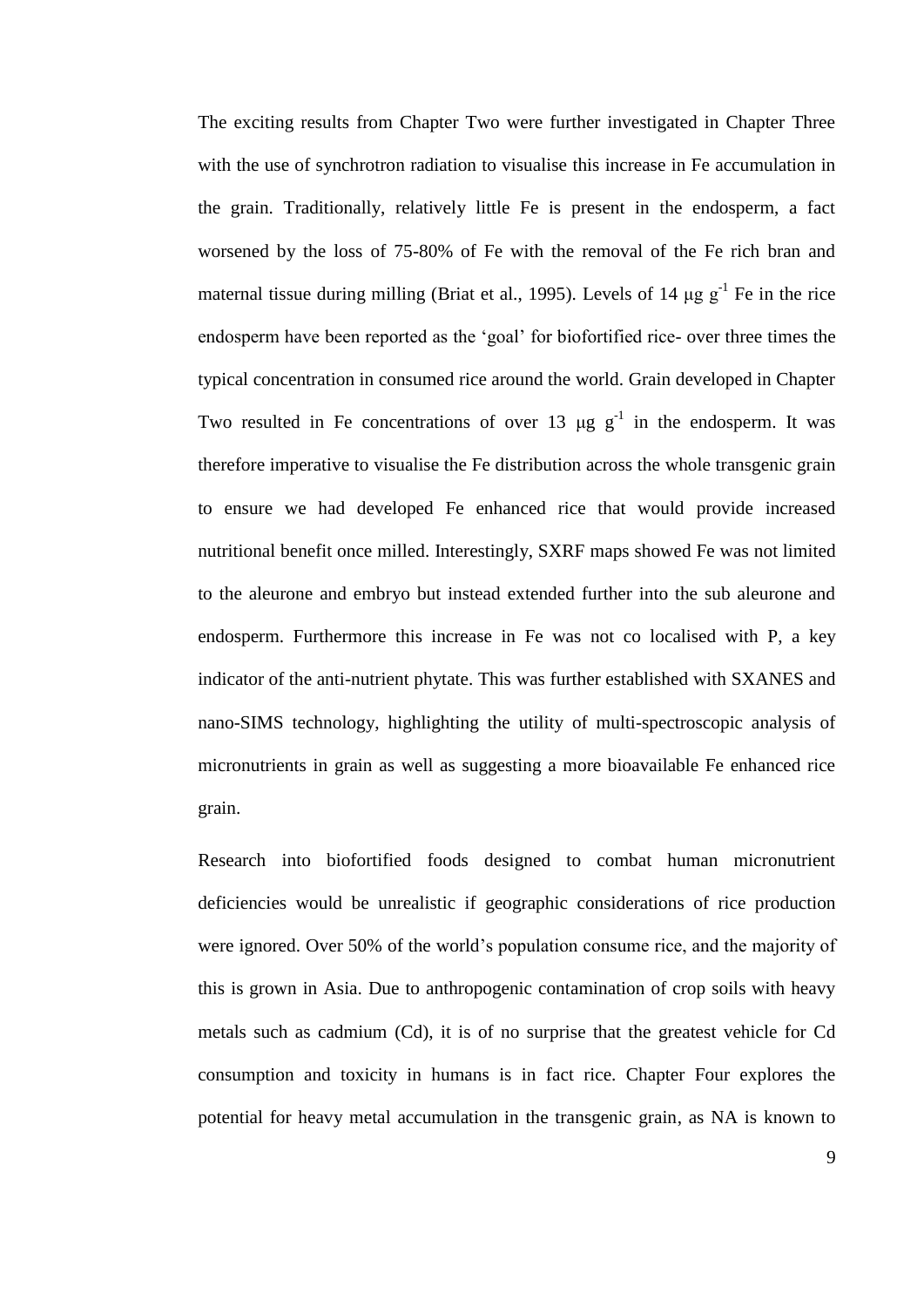bind several metals such as Zn, Mn and Ni. It was hypothesised that the root specific over-expression of *OsNAS2* would maintain enhanced levels of Fe in the grain when grown in Cd contaminated soils without increased the grain Cd concentrations. Interestingly, the converse of this was recorded, with Cd levels exceeding those allowed for human consumption in Australia and parts of Asia (Arao and Ae, 2003, Hseu et al., 2010) and Fe concentrations decreased from those found in previous generations. This demonstrates a relationship between NA and Cd - a relationship that has otherwise not been described in literature.

As we have shown in this thesis and other publications (Johnson et al., 2011), there is an increase in endosperm Fe in transgenic rice over expressing *OsNAS2*. The final chapter of this thesis challenges the source-sink relationship of Fe accumulation and loading in the grain. We ask whether an endosperm specific promoter controlling the over-expression of a vacuolar iron transporter (*OsVIT1*) in the background of the *OsNAS2* lines would result in further enhanced Fe loading than previously seen in the single transformant 35S *OsNAS2* lines (Johnson et al., 2011). It is expected that as there is already in increase Fe accumulation in *OsNAS2* grain, endosperm specific *OsVIT1* will further drive Fe into the grain, beyond the aleurone and into the centre of the endosperm. Preliminary results suggest we were able to produce a rice line with relatively higher grain Fe concentrations and this gives rise to a multitude of future research possibilities in the future.

Appendix One of this thesis contains the full manuscript of Johnson et al. (2011) as work from this thesis contributed to second authorship. The 35S *OsNAS* lines referred to in this thesis are further investigated in the manuscript of Appendix One. This work was published in PlosONE.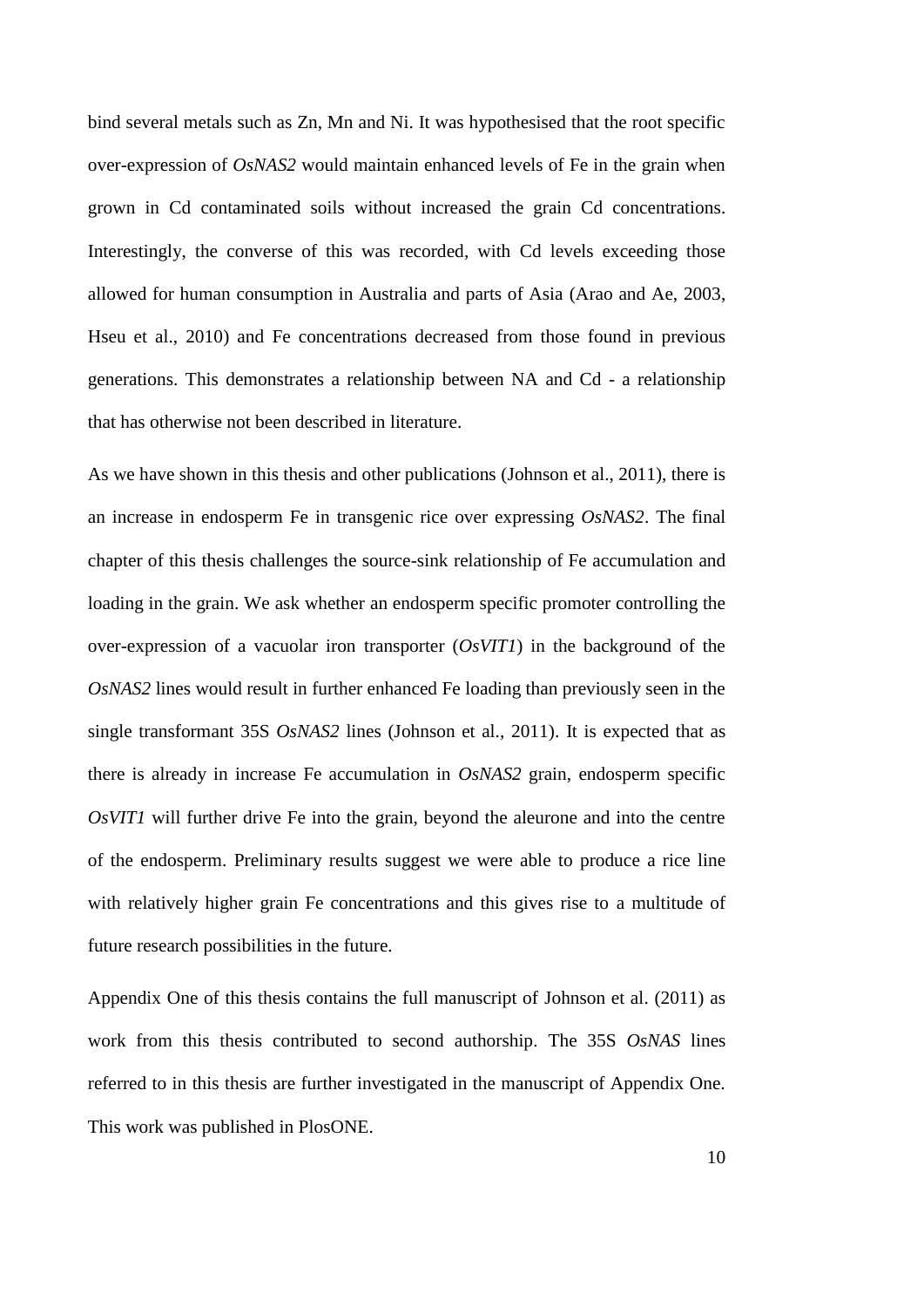## <span id="page-10-0"></span>**Declaration of Authenticity**

I, Bianca Kyriacou, certify that this thesis does not incorporate without acknowledgment any material previously submitted for a degree or diploma in any university; and that to the best of my knowledge and belief it does not contain any material previously published or written by another person except where due reference is made in the text.

Bianca Kyriacou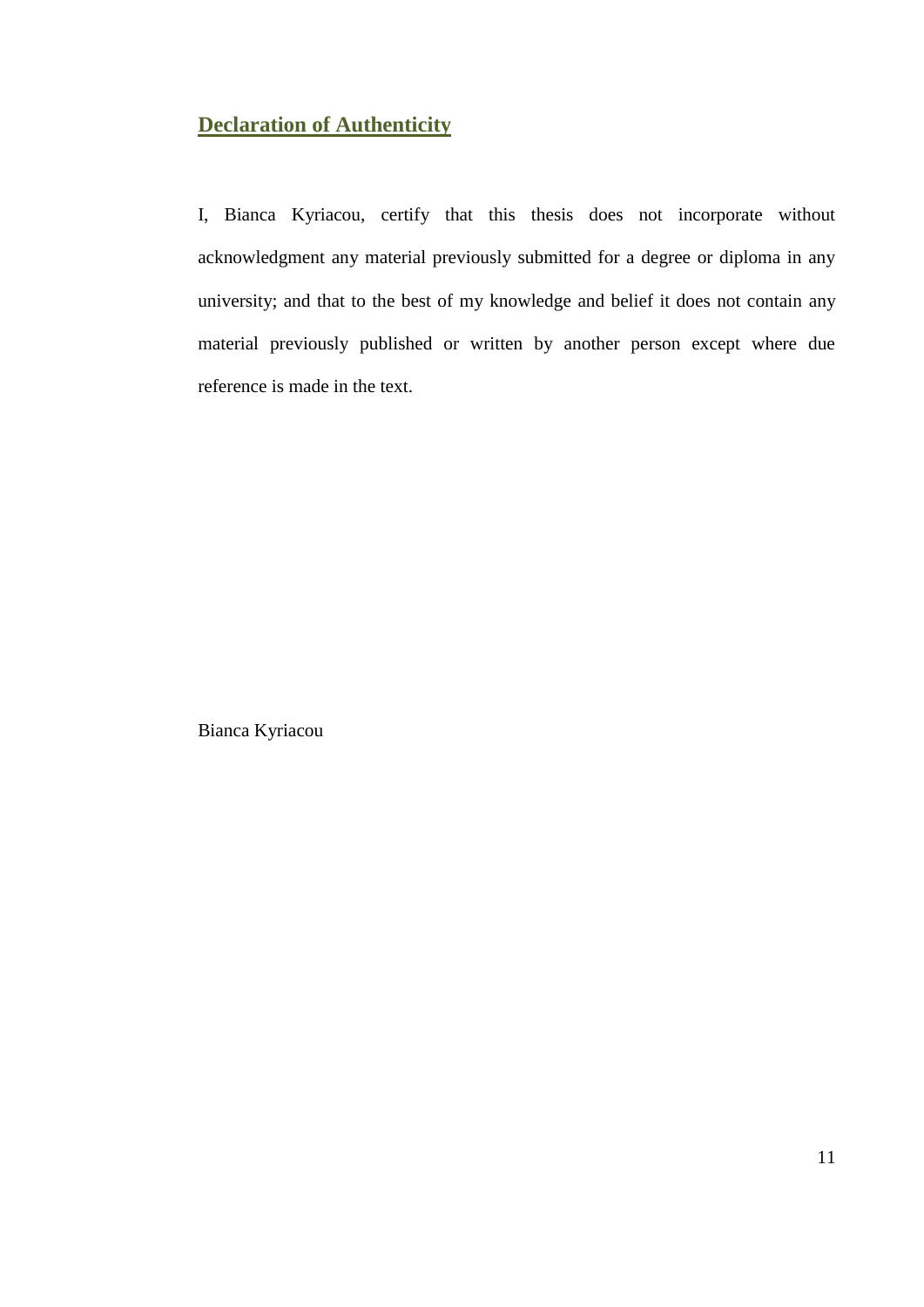#### <span id="page-11-0"></span>**Acknowledgements**

There is always concern that presenting one's gratitude to a number of people will leave some with a feeling of contrite or un-heartfelt emotion. It is with great sincerity that I say this is not my intention.

Often as students we were told to enjoy the PhD journey and reflect on its ups and downs- 'they bring out the best in you as a scientist'. To be honest I feel the past few years have been too blurred and rushed. As I looked out from inside the cyclone, I wanted to click my heels three times and wake up from this thrilling and frightening dream. Now that I am awake and reviewing with the eyes of hind sight, I can confidently say I loved the whole rainbow this PhD presented me with.

The time spent during this PhD gathering data and performing the lab experiments were the best scientific years of my fledgling career. The environment in which I felt so comfortable allowed me develop my new skills, both lab and teaching related and this is due to great network of friends and colleagues. I have tremendous gratitude for my three supervisors, Scarecrow, Lion and Tin Man for helping develop my skills- and in no particular order or favour! (The three of you can decide which character you are!)

To James Stangoulis, for reading and ignoring half of my emails, believe it or not, I say thank you. Thank you for not disregarding the ultimate message, which was that I really wanted to finish this thesis. You knew what I was really trying to say amongst the virtual tear stained and frantic emails, ignored the rubbish and helped me calm down, and for that I'm grateful. I always enjoyed discussing my work with you. Even though you wandered off onto new tangents, diverted every conversation and most of the time we discussed the nuances of French cheese! You were always excited by blue sky thinking and I have learned how important this is in any scientific project development. Everything has a bigger picture.

To Alex Johnson who motivated me by ensuring I had the confidence to do what was necessary and to enjoy the science as it happened. Each time I presented data, you had an uncanny way of seeing the positive in each result and your enthusiasm helped me get through several 24 hour straight synchrotron sittings! You were always encouraging and engaging and this has shaped the way I travelled through my PhD journey greatly. I am grateful that you also presented yourself as a friend, an important gesture to a student from their supervisor.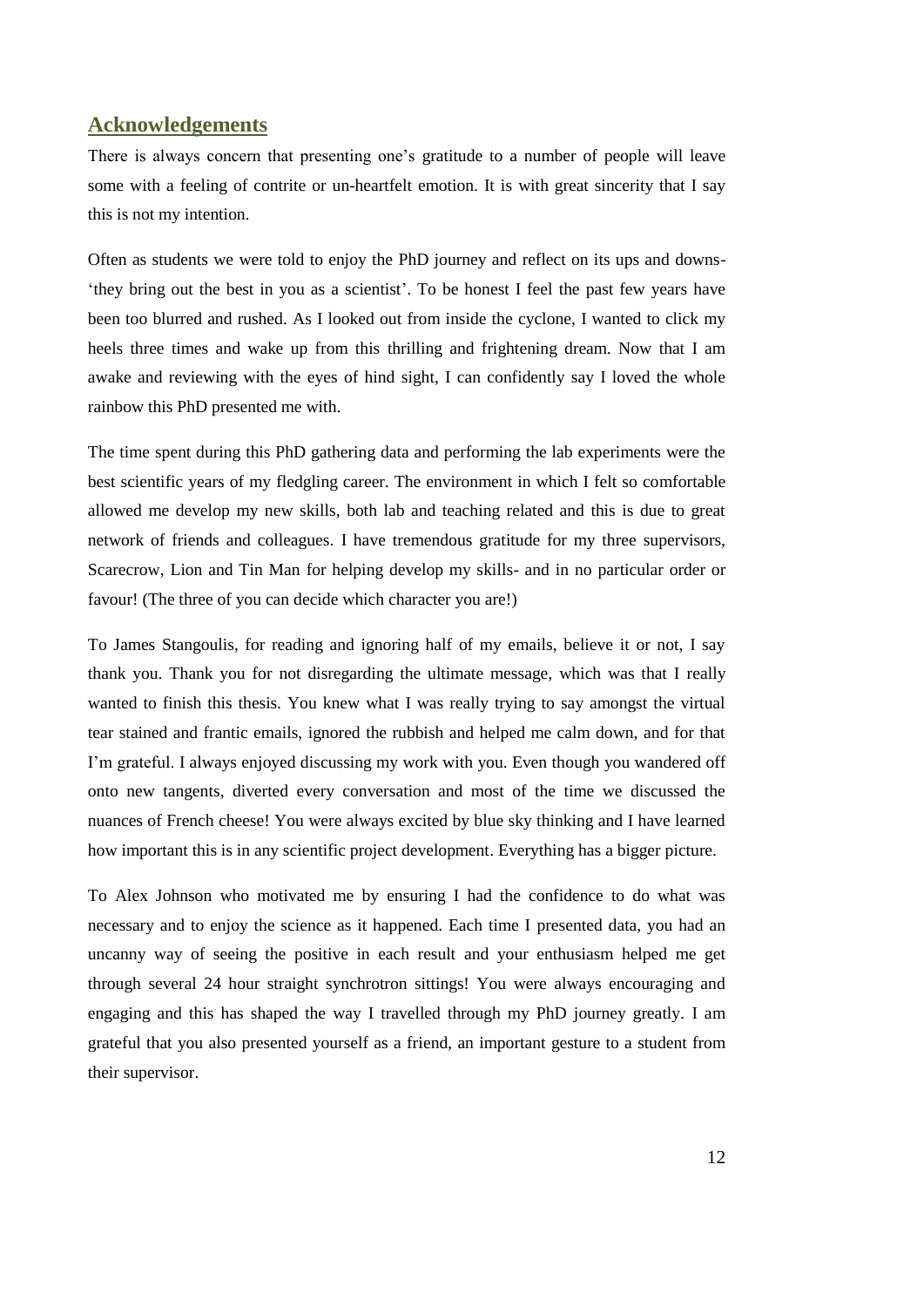Perhaps a total of 4,445,399 emails were sent to Mark Tester with an even mix of jubilation of having finished my first major presentation, excitement when my transformations worked and fear when my crops were crippled and destroyed. This resulted in 4,445,789 emails returned with words of wisdom, congratulations or comfort from a fantastic mentor, to whom I still send emails to just because the responses are hilarious enough to pull me out of a funk. I am grateful for the faith you had in me and my work and for inviting me to be a part of the Salt Group.

To all the Winkies (members of ACPFG) who helped me perform some of my most important experiments, Alison Hay, Margie Pallotta, Natasha Bazanova and Jan Nield. Your help and encouragement was very important in my success throughout this project. To Lorraine Carruthers for hilarious Lewis Carroll-esque emails, a pat on the back when I needed a hand up and for all the help in the glasshouse, with quarantine, in the lab and at every morning tea for three years! Your help shouldn't go unnoticed, and it never did with me.

To Boq (Enzo Lombi) who's wealth of knowledge, endless support, words of encouragement and determination got me through 48 hour straight synchrotron beam times – thank you so much. Your help was instrumental to the success of my PhD. I really appreciated all you did to get me there, even if you would take the occasional avuncular jibe at my music tastes! Your skills are extraordinary and your passion for science is incredible. I wouldn't have an entire chapter in this thesis if it weren't for your help.

My husband needs a 'man-of-the-past-five-years' award for all the support and encouragement he's given me. He really was the Great Wizard. He'd know when to leave me alone to sook or cry or throw my lab books around the study. He was still there for me when I would eventually walk out of the study a few hours later smiling and feeling happy again. When Foreigner wailed that they wanted to know what love is- they hadn't met Nick Warnock. Support, love, laughter, and a dry t-shirt ready to let me cry on. What more can I say other than I love you more than apples.

Of course I hate to say it but I'm glad my bubble-bound-Glinda-Mum screwed up her face when I said 'Ma I'm gonna be a star- I'm going to the Broad-way!" Her simple reply in that ever-so-blunt Bugeja family way of "You can't sing or dance, haven't you noticed you're good at science?" helped me more than it might sound! She let me explain the intricate details of modern biotechnology over dinner and would then sit with me during every episode of Darling Buds of May when I couldn't bear to do science for another second. My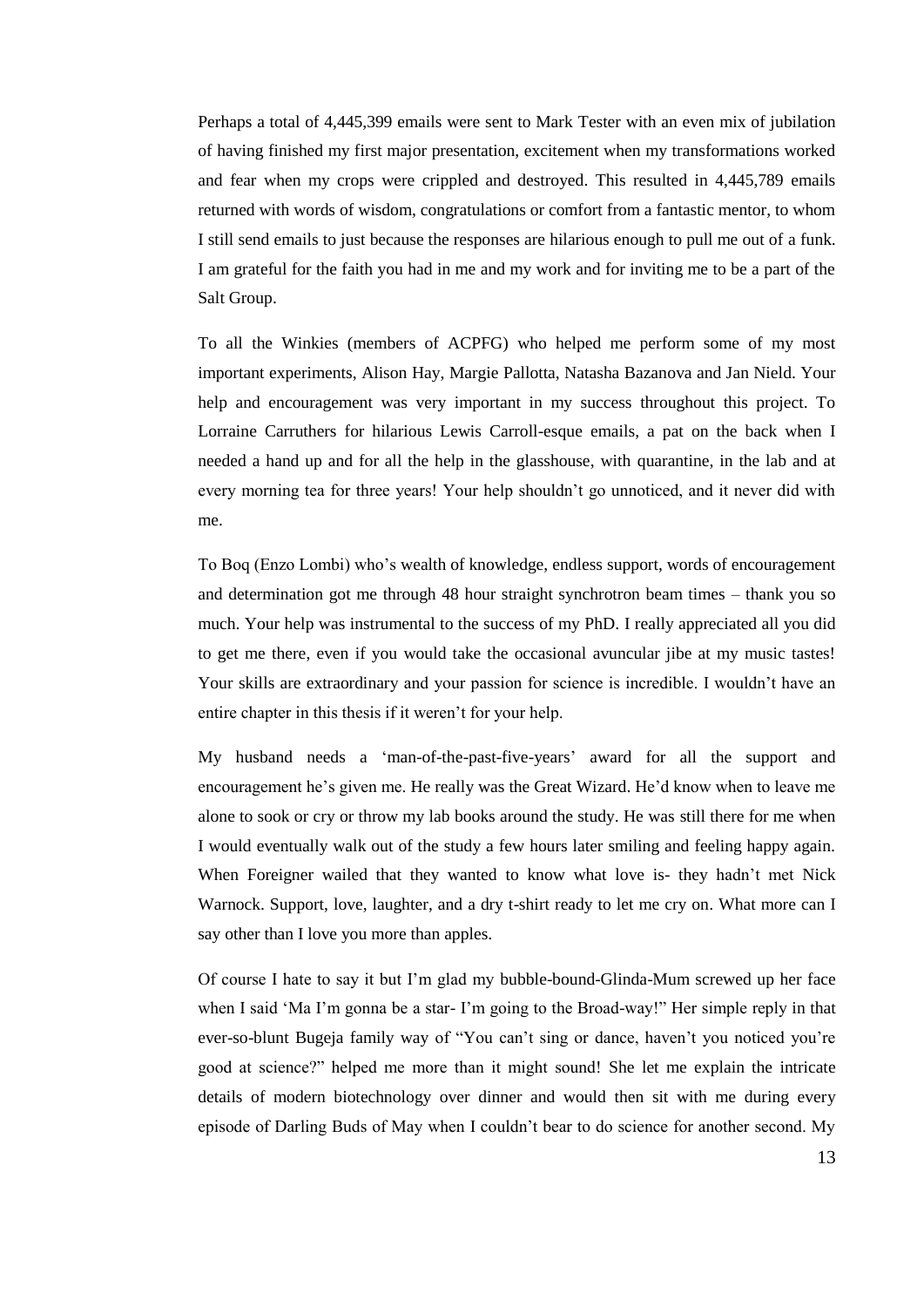sister Ozma Michaela gave me a realistic ear, telling me to stop fretting, suck it up and keep going. Holding hands as children, she never let her grip weaken then nor now and it helped me all this time. I have immense gratitude for my Dad, King Rinkitink, who has now read and proof read every single assignment I have ever had to submit during my primary, secondary, tertiary, higher degree and post graduate education. Most of the time these experiences ended in tears but I needed your help and I love that you offered it unconditionally. Λυπάμαι που ποτέ δεν έμαθα τη γλώσσα σου. Σου ευχαριστω που έμαθες τη γλώσσα μου.

My Munchikins Simona Carbone, Maxine Delangas, Mahima Krishnan, Jingwen Tiong, Emma deCourcy Ireland, Melissa Gregory, Patrick Laffy, Georgia Guild, UB, Yann Tiersen, The Plant Cell Wallies, Walt Disney, Aretha Franklin for putting on a show in New York just for me and not dying before I submit, The United Realm of Warnock and all my other Munchikin friends and family who answered emails, rewrote emails (Natalie Kibble!), read drafts, poured me cups of tea, baked me cakes to cheer me up and found me when I was lost on the yellow brick road: T-H-A-N-K Y-O-U! In the same way that thanking everyone personally would take days, I can't thank every person in print. So if you're reading this thesis and come upon these acknowledgements without seeing your name, do the following:

Thank you to (insert name here) for all your love, support, guidance, help and wisdom.

Bianca Kyriacou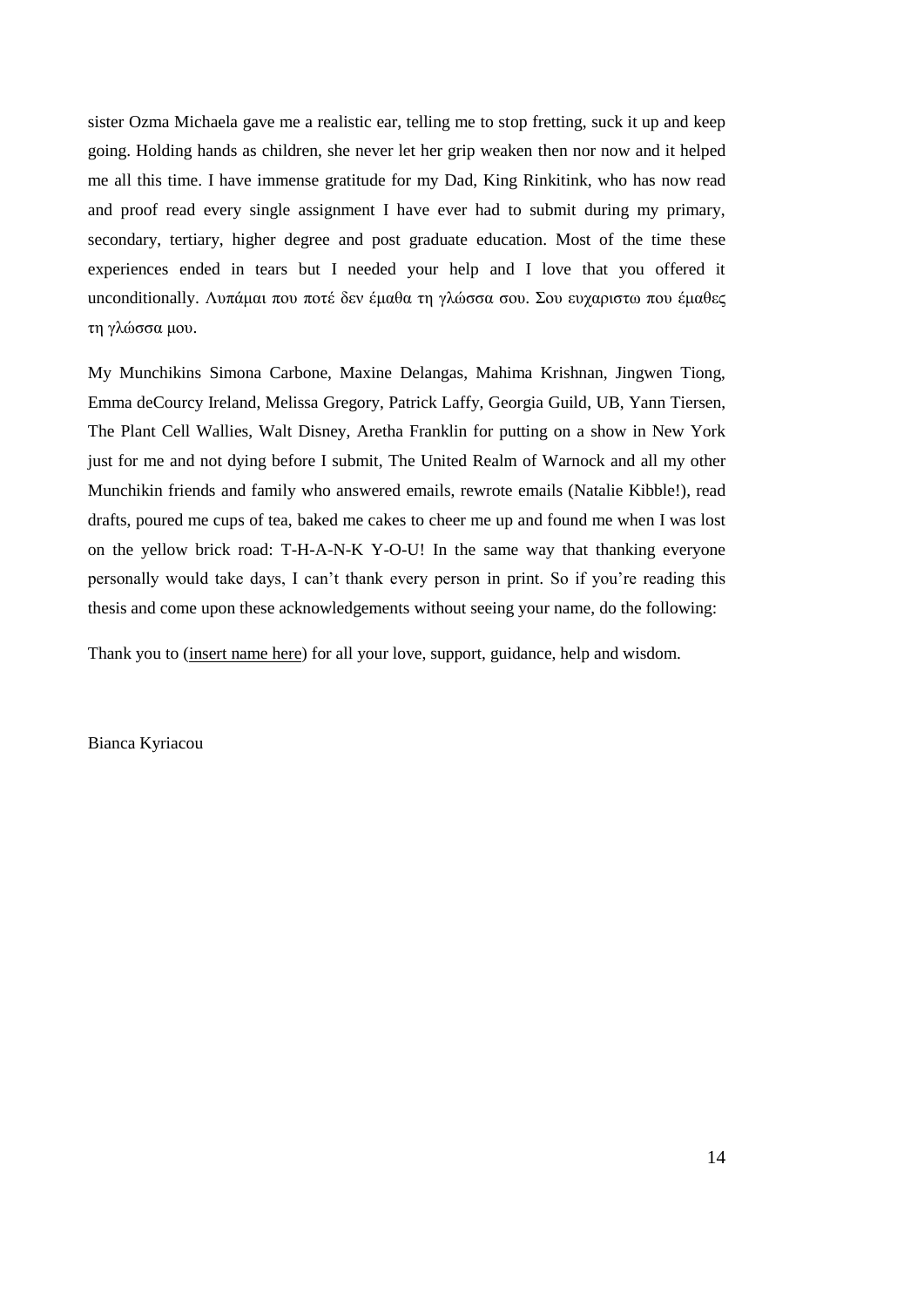## <span id="page-14-0"></span>**Abbreviations List**

| [x]                               | Concentration of element                                  |
|-----------------------------------|-----------------------------------------------------------|
| $\rm ^{\circ}C$                   | Degrees Celcius                                           |
| ${}^{56}\text{Fe}^{16}\text{O}$ . | Radiolabelled iron oxide                                  |
| AA                                | Ascorbic acid                                             |
| <b>AAS</b>                        | Atomic absorption spectroscopy                            |
| <b>AQC</b>                        | 6-aminoquinolyl-n-hydroxysuccinimidyl carbamate           |
| <b>ACPFG</b>                      | Australian centre for plant functional genomics           |
| <b>AQIS</b>                       | Australian quarantine inspection services                 |
| At                                | Arabidopsis thaliana                                      |
| B                                 | <b>Boron</b>                                              |
| BO <sub>3</sub>                   | <b>Borate</b>                                             |
| Ca                                | Calcium                                                   |
| Caco-2                            | Immortalised human colonic epithelial cells               |
| CCC1                              | Cation $ca^{2+}$ -sensitive cross-complementer            |
| C <sub>d</sub>                    | Cadmium                                                   |
| <b>CdCS</b>                       | Cadmium contaminated soils                                |
| <b>cDNA</b>                       | Complementary deoxyribonucleic acid                       |
| <b>CER</b>                        | Controlled environment growth rooms                       |
| <b>CGIAR</b>                      | Consultative group on international agricultural research |
| $\mathbf{C}\mathbf{s}$            | Caesium                                                   |
| Cu                                | Copper                                                    |
| <b>DAB</b>                        | Diaminobenzidine                                          |
| <b>DF</b>                         | Developing flower                                         |
| DF: L                             | Lodicules of developing flowers                           |
| DF:O; LC                          | Ovary of developing flower; and leaf collar               |
| $DF:VB$ ; LC                      | Vascular bundle of developing flower; and leaf collar     |
| <b>DMA</b>                        | Deoxymugenic acid/s                                       |
| <b>DNA</b>                        | Deoxyribonucleic acid                                     |
| <b>EDTA</b>                       | Ethylenediaminetetraacetic acid                           |
| <b>EDX</b>                        | Energy dispersive x-ray microanalysis                     |
| eV                                | <b>Electron</b> volts                                     |
| <b>FAO</b>                        | Food and agriculture organisation of the United Nations   |
| <b>FDRL</b>                       | Ferric reductase defective-like                           |
| Fe                                | Iron                                                      |
| $\mathbf{Fe}^{2+}$                | Ferrous ions                                              |
| $Fe3+$                            | Ferric ions                                               |
| FeCl <sub>2</sub>                 | Ferrous chloride                                          |
| FeNO <sub>3</sub>                 | Ferric nitrate                                            |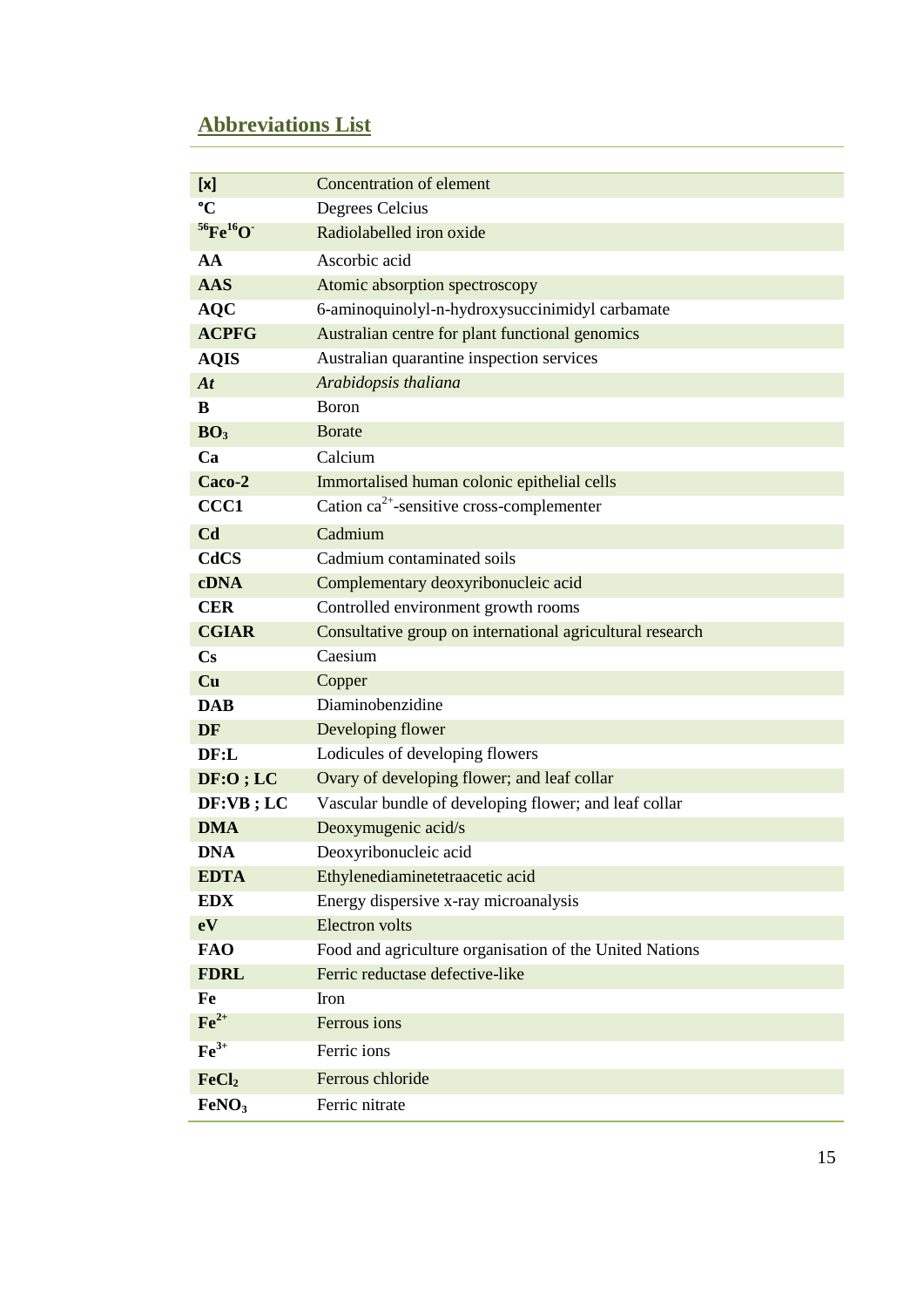| <b>FRO</b>              | Ferric reductases/oxidases                               |
|-------------------------|----------------------------------------------------------|
| gDNA                    | Genomic DNA                                              |
| Ge                      | Germanium                                                |
| <b>GFP</b>              | Green fluorescent protein                                |
| <b>HCl</b>              | Hydrochloric acid                                        |
| <b>ICP-OES</b>          | Inductively coupled plasma optical emission spectroscopy |
| <b>IRRI</b>             | International rice research institute                    |
| <b>IRT</b>              | Iron-regulated transporters                              |
| K                       | Potassium                                                |
| keV                     | Kilo electron volts                                      |
| <b>KOH</b>              | Potassium hydroxide                                      |
| L, ml                   | Litre, millilitre                                        |
| LC                      | Liquid chromatography                                    |
| μ                       | Micro                                                    |
| M, mM                   | Molar, millimolar                                        |
| <b>MA</b>               | Mugenic acid/s                                           |
| $\mu$ g g <sup>-1</sup> | Micrograms per gram                                      |
| Mn                      | Manganese                                                |
| <b>MS</b>               | Mass spectroscopy                                        |
| <b>NA</b>               | Nicotianamine                                            |
| <b>Na</b>               | Sodium dodecyl sulfate                                   |
| <b>NAAT</b>             | Nicotianamine aminotransferase                           |
| <b>NAS</b>              | Nicotianamine synthase                                   |
| <b>NCdS</b>             | Non-(cadmium) contaminated soils                         |
| Ni                      | <b>Nickel</b>                                            |
| nmol                    | Nanomole/s                                               |
| <b>NPTII</b>            | Neomycin phosphotransferase selective marker             |
| <b>NRAMP</b>            | Natural resistance associated macrophage protein/s       |
| <b>Os</b>               | Oryza sativa L.                                          |
| OsIRO <sub>2</sub>      | Oryza sativa iron regulated transporter 2                |
| <b>OsNAS</b>            | Oryza sativa nicotianamine synthase gene                 |
| <b>OsNAS</b>            | Oryza sativa nicotianamine synthase protein              |
| <b>OsNAS1</b>           | Oryza sativa nicotianamine synthase gene 1               |
| OsNAS2                  | Oryza sativa nicotianamine synthase gene 2               |
| OsNAS3                  | Oryza sativa nicotianamine synthase gene 3               |
| ${\bf P}$               | Phosphorous                                              |
| pA                      | Pico Amperes (pico Amps)                                 |
| <b>PCR</b>              | Polymerase chain reaction                                |
| pmol                    | Picomole/s                                               |
| <b>PPB</b>              | Perl's Prussian blue stain                               |
| <b>PS</b>               | Phytosiderophore/s                                       |